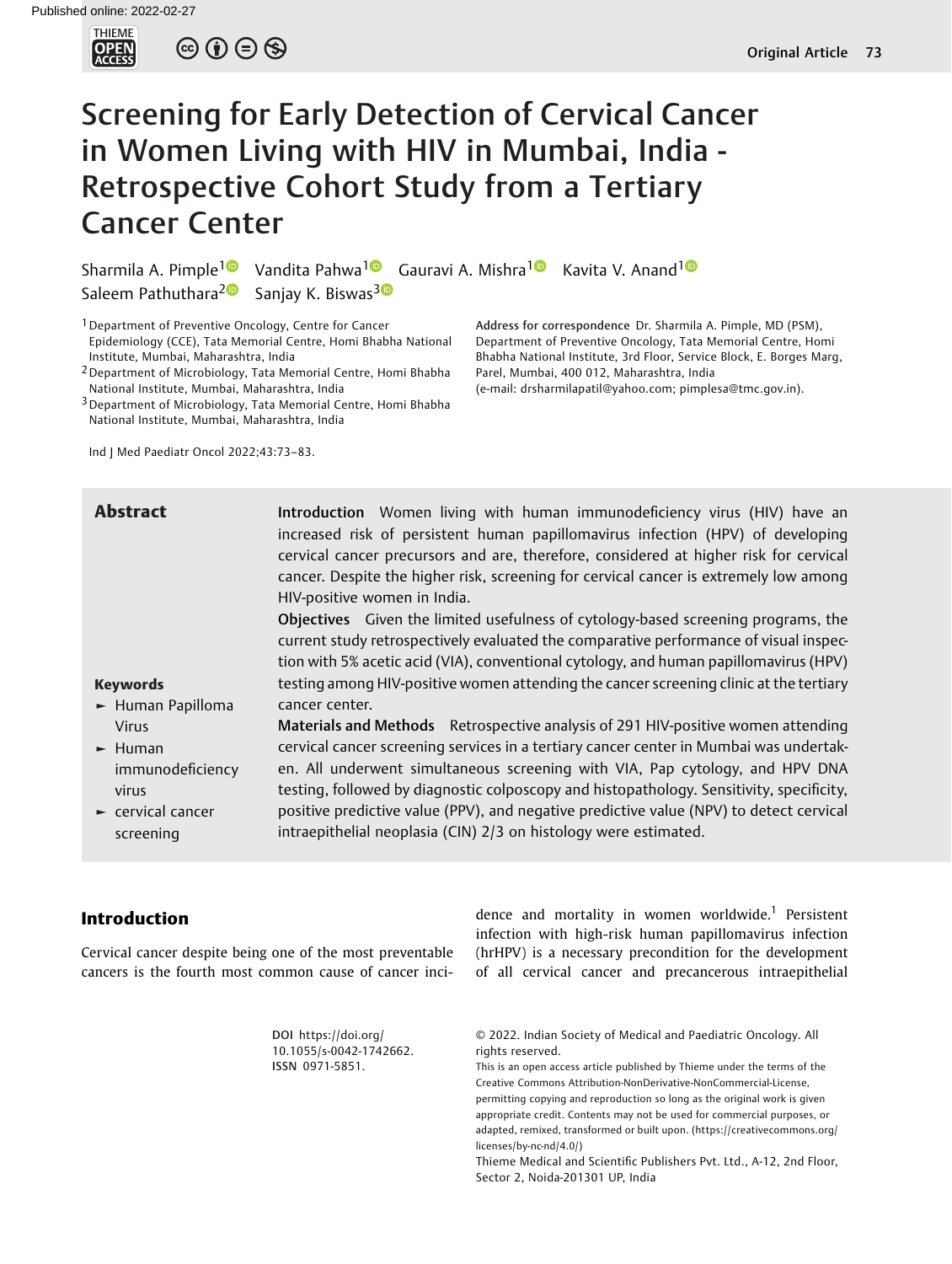Results The screen positivity rate for cervical cancer screening by VIA, high-risk HPV DNA, and Pap cytology was 35.7, 34.4, and  $6.2%$  respectively. At the CIN2+ disease threshold, the sensitivity, specificity, PPV, and NPV estimates were 80.00% (59.30– 93.17), 68.42% (62.46–73.96), 19.23% (15.46–23.67), 97.33% (94.30–98.77) for VIA; 80.00% (68.78–97.45), 70.68% (64.81–76.08), 22.00% (18.22–26.32), 98.43% (95.58– 99.45) for HPV DNA; and 64.00% (42.52–82.03), 98.12% (95.67–99.39), 76.19% (56.13–88.89), 96.67% (94.50–98.00) for cytology (HSIL cutoff).

Conclusion The diagnostic performance of VIA and HPV DNA was comparable and better than cytology indicating that VIA as a cost-effective cervical cancer screening test can be incorporated within the services under sexually transmitted diseases /HIV testing and counseling centers within the country.

lesions and is one of the most common sexually transmitted infections worldwide.<sup>2</sup>

In India, the burden of cervical cancer is high, with over a quarter of global cervical cancer deaths occurring in India. The age-standardized rate prevalence of cervical cancer is >15.2 per 100,000 women in India with mortality reported being 9.0-16.4 per 100,000 women.<sup>3</sup> Women having sexually transmitted disease (STD) are at an increased risk for cervical cancer. Immunosuppressed status, certain lifestyle, and reproductive and high-risk behaviors such as multiple sexual partners increase a woman's risk for contracting STD, which can lead to cervical cancer. Human immunodeficiency virus (HIV)-infected women are one of the high-risk groups, to acquire an HPV infection, which is likely to be more persistent and progress rapidly to cervical intraepithelial neoplasia (CIN) and invasive cervical cancer  $(ICC)^{4}$ 

Women living with HIV infection too are at higher risk for cervical cancer—an AIDS (Acquired immunodeficiency syndrome)-defining diagnosis. Cervical cancer is the most frequently detected cancer in women living with HIV and is classified as an AIDS-defining illness. It has been well known that HIV infection increases the risk of developing certain cancers, and Kaposi sarcoma, non-Hodgkin lymphoma, and cervical cancer have been classified as AIDS-defining diseases.<sup>5</sup>

Women infected with HIV have an increased risk of being infected with HPV, persistent infection with high-risk types of HPV, and developing cervical cancer precursors and are, therefore, considered at higher risk for cervical cancer.<sup>6</sup> As per the literature, HIV acquisition increases by twofold among women with HPV infection. The behavioral risk factors for the two infections are the same.<sup>7,8</sup> As per the recent estimates of the global burden of cervical cancer associated with HIV, the likelihood that a woman living with HIV will develop ICC is up to six times higher when compared to women without HIV. Worldwide, an estimated 5% of all cervical cancer cases are attributable to HIV.<sup>9</sup> However, there were wide disparities across countries and regions of the world. HIV estimations for 2019 in India have reported that HIV-infected women (for  $15+$  years) constituted around 44% of the total 23.49 lakh people living with HIV (PLHIV).<sup>10</sup> The data for cervical cancer deaths among the HIV cohort is inconsistent. $11-14$  Improved access to antiretroviral therapy has increased survival and improved longevity in many parts of the world including India. However, most women lack access to cervical cancer screening services.

The three primarily used screening methods of conventional cytology (Papanicolaou/Pap smear), hrHPV testing, and visual inspection with acetic acid (VIA) have been widely researched and evaluated for accuracy and efficacy in different settings.<sup>15-18</sup> However, the evidence assessing the test accuracy of these screening tools among HIV-infected women is sparse and remains largely undocumented. Comparative estimates of available screening technologies are needed for providing a better understanding of the most appropriate strategy to screen HIV-infected women. The feasible process of integrating cervical cancer screening tools in the STD/HIV/ AIDS testing centers technically known as integrated counseling and testing centers (ICTC) located in government hospitals in India needs to be evaluated. These centers provide a critical entry point to individuals practicing high-risk behavior or likely to have a higher prevalence of STD/HIV/AIDS. However, in most public STD clinics, cervical cancer screening is not part of the routine testing offered to women attending the ICTC. The current study retrospectively sought to evaluate an accurate, affordable, and feasible method to screen HIV-infected women for prevention and early detection of cervical cancer among HIV-positive women attending the cancer screening clinic at the tertiary cancer center.

## Methodology

This is a retrospective cohort study of HIV-positive women who received cervical cancer screening at the preventive oncology cancer screening clinic at a tertiary cancer care institute between May 2010 and June 2015. The department collaborated with non-governmental organizations (NGOs) working for HIV-positive patients and carried out activity for screening HIV-positive women for common cancers in India. The mobilization of HIV-positive women to the hospital was undertaken by respective NGOs. The department also undertook cervical cancer screening, diagnostic work up with treatment for walk-in patients, and referred HIV-positive women. The cancer screening clinic routinely collected relevant information from patients including demographic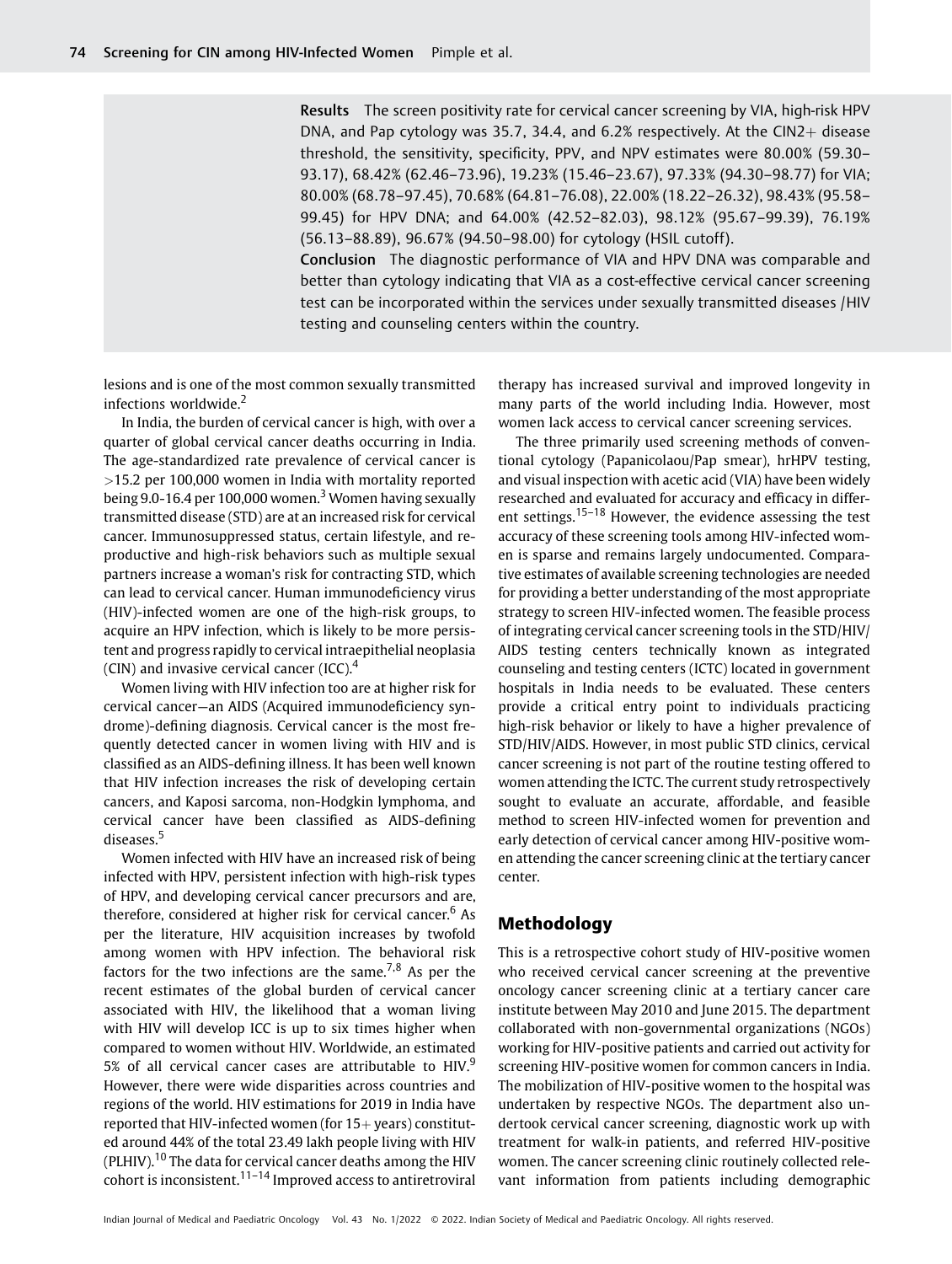The department collaborated with NGOs working for HIV-positive patients and had cervical cancer awareness sensitization sessions for them

HIV-positive women were mobilized by the respective NGOs to the preventive oncology screening clinic



Fig. 1 Routine flowcharts of HIV-positive patients in preventive oncology screening clinic.

characteristics, reproductive, and medical history and carried out routine cervical cancer screening tests. HIV-infected women underwent VIA, cytology, HPV testing, and diagnostic colposcopy as part of the standard cervical cancer screening tests offered at the preventive oncology screening clinic  $($   $\blacktriangleright$  Fig. 1).

#### Retrieval of Data

Case records of HIV-positive women registered from January 1, 2010 to December 31, 2015 were identified and retrieved from the electronic medical records (EMRs) of the hospital information system. A total of 312 records of laboratory-diagnosed HIV-positive women registered for the preventive oncology screening clinic were identified and retrieved through the central EMR system of the hospital. The confidentiality and identity of patients were protected by generating a unique identification code (UIC) to all the records. All patient identifiers such as name, address, telephone numbers, and contact details if any were removed. The de-identified records were then used to capture data as per the study objectives on a standardized structured data capture format. Following inclusion criteria were applied

to the selected participant records to be included for the retrospective analysis: (a) female patients aged 21 years and above, (2) laboratory diagnosed HIV-positive status record, (3) HIV-positive women who underwent cervical cancer screening by VIA, conventional cytology, and HPV DNA HC II test, and (4) HIV-positive women who underwent diagnostic evaluation by colposcopy.

All the 312 digital records were further scanned for completeness for future screening and diagnostic tests. Out of the total 312 records, digital records of 291 women who met the inclusion criteria were included for analysis. Patient records of HIV-positive women who had not undergone all the three cervical cancer screening tests with incomplete screening and diagnostic investigation of colposcopy were excluded from the analysis. The hospital EMR system contains the reports of all screening and diagnostic tests performed at the screening clinic. Information on HIV and antiretroviral therapy (ART), most recent  $CD4+$  cell counts, was obtained from the participant's medical record. The EMR of these patients were examined, and demographic details and information of the screening tests, histology was retrieved and input in a standardized data collection form.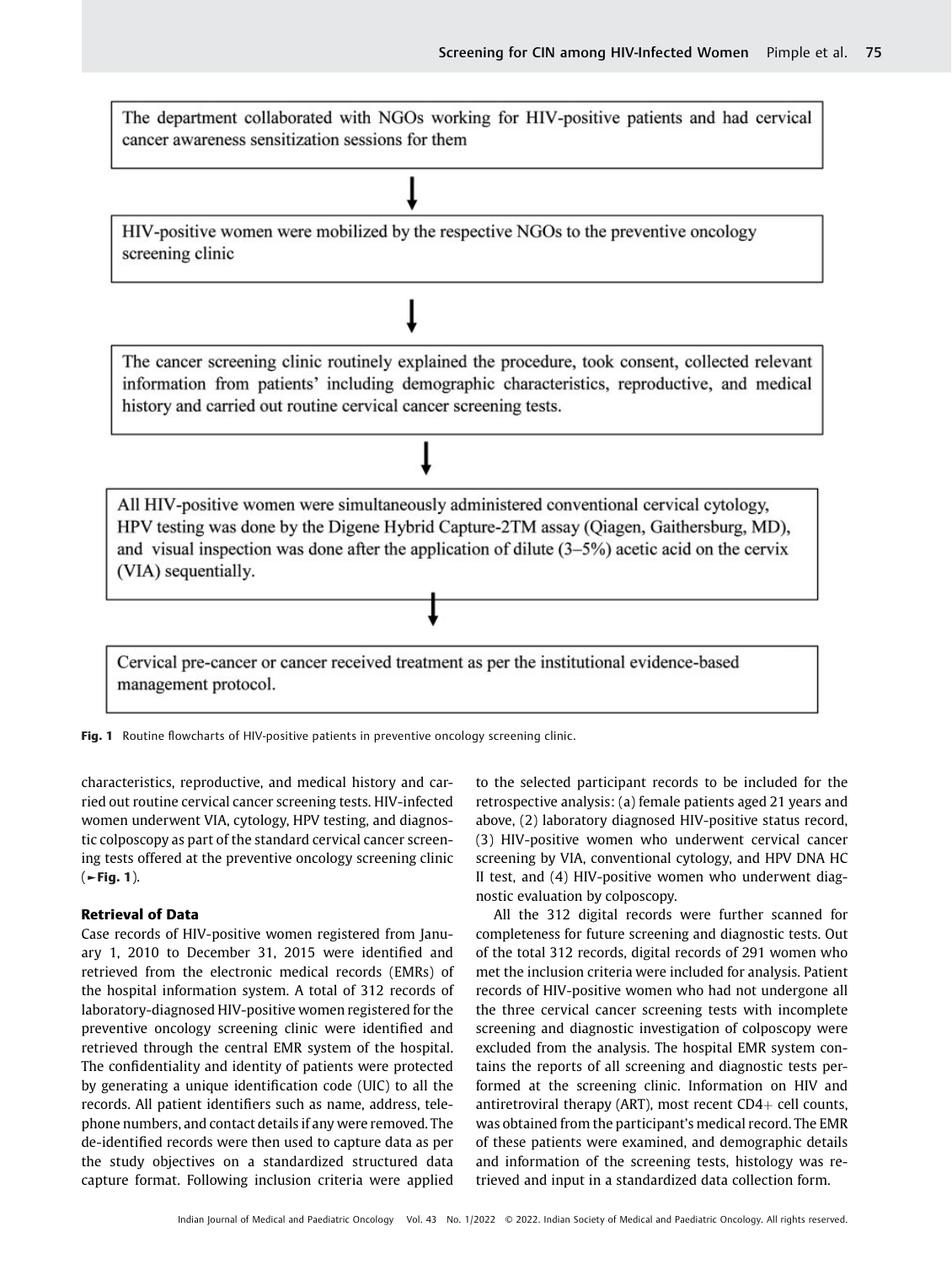## Cervical Cancer Screening Tests, Diagnostic Colposcopy, and Histopathology

As part of the standard cervical cancer screening protocol for HIV-positive women registered for cervical cancer screening clinic, all 291 women were simultaneously administered conventional cervical cytology, HPV testing by the Digene Hybrid Capture-2TM (HC2) assay (Qiagen, Gaithersburg, MD, United States), and visual inspection after application of dilute (3–5%) acetic acid on the cervix (VIA) sequentially. Diagnostic colposcopy was undertaken for all women irrespective of their screening test result. Colposcopy-guided punch biopsies for histopathology evaluation were obtained only from women with abnormal findings on colposcopy. VIA was scored positive when a well-defined, dense acetowhite area abutting or touching the squamocolumnar junction in the transformation zone was observed as per International Agency for Research on Cancer/World Health Organization (WHO) guidelines.<sup>19</sup> All the tests were administrated by gynecologists or the post-MD preventive and social medicine registrars who had completed 1 year of training and service in the department. Pap cytology test results were reported according to the Bethesda system.<sup>20</sup> Histopathology was reported using the CIN system. True disease status was defined as CIN-2 grade and worse lesions.<sup>21</sup> The gold standard for the diagnosis of true disease was based on histology and negative colposcopy, thereby minimizing the verification bias of the screening test performance parameters. Women diagnosed with invasive cancer were referred for further management to the gynecology department of the institute. Cervical pre-cancer or cancer received treatment as per the institutional evidence-based management protocol.<sup>22</sup>

Primary outcome measures of prevalence of high-risk HPV infection and CIN among HIV-positive women were estimated. Among the secondary outcomes measures, screening test positivity rates of the three primary cervical cancer screening tests were estimated and test accuracy performance of the screening tests was determined by deriving comparative estimates of sensitivity, specificity, positive predictive values (PPVs), and negative predictive values (NPVs).

All the standard precautions were followed while handling infectious materials. Handwashing before wearing gloves and after the examination was done. All aseptic precautions were taken. Double gloves were used by the doctors attending the patients. Protective plastic gowns and protective eye goggles were used during the examination. Immediately after use, all instruments were placed in 0.5% chlorine solution for 10minutes. Instruments were then cleaned with a brush in detergent water to remove blood, other body fluids, organic material, tissue, and dirt and sent for autoclaving. For decontaminating the surfaces of the examination/procedure table, parts of any equipment/instrument that may have come in contact with body fluids, 0.5% chlorine solution or 90% ethyl alcohol was used for wiping the surfaces.

## Statistical Analysis

Data were analyzed using IBM SPSS Statistics v 24.0 (SPSS/IBM, Chicago, IL, United States). Screening test positiv-

ity rates were presented as numbers and proportions. Detection rates of CIN were presented as the proportion of screenpositive CIN detected among the screened women. Screening tests accuracy parameters of sensitivity, specificity, PPVs, and NPVs and their exact 95% confidence intervals (CIs) were calculated using standard formulae. The ethics committee approval was sought for undertaking the retrospective analysis of the cohort of HIV-positive women enrolled in the preventive oncology screening clinic of the tertiary cancer care hospital.

#### Ethics

The retrospective study audit was conducted in accordance with the Declaration of Helsinki and Good Clinical Practices as defined by the International Conference on Harmonization. The study was conducted in compliance to the protocol. The retrospective study protocol had received the approval (Project ID: 3875, dated 29 December 2021) of the Tata Memorial Centre Institutional Ethics Committee. Subject confidentiality was maintained at all times by de-identification of patient records. The identity of the patients was protected by generating UIC for each of those patients whose data were retrieved for analysis as per the study protocol. Waiver for informed consent was obtained from the ethics committee.

### Results

Total 291 HIV-infected women were evaluated with conventional cytology, HPV HC2, and VIA for cervical cancer screening. The sociodemographic profile of the women is as shown in ►Table 1. The age group from 30 to 49 years included 77.7% of the women with a mean age of 35.91 years. Middle and high school education was received by 61.8% women. Marital status reflected 50.8% as widowed/separated with the mean age of marriage being 20.6 years. With respect to HIV characteristics, the majority of the women (57.8%) were HIV positive beyond 5 years duration, spouse's HIV status was positive for 81.4% of the women, and 74.2% were currently on ART treatment.

Among the cervical cancer screening tests modalities administered to the HIV-positive women, VIA and HPV HC2 test positivity rates were demonstrated to be 35.7% and 34.4%, respectively. A total of  $20.6\%$  ( $n = 60/291$ ) women in the study population demonstrated epithelial cell abnormalities on cytology. Atypical squamous cells of undetermined significance (ASCUS) was demonstrated in 3.8%  $(n = 291)$ , low-grade squamous intraepithelial lesion (LSIL) in 9.6% ( $n = 291$ ), high-grade squamous intraepithelial lesion (HSIL) in 6.2% ( $n = 291$ ), and invasive carcinoma in 1%  $(n = 291)$ . Histopathology results were available for 114/ 291 (39.2%), for the rest diagnostic colposcopic impressions served as a final diagnosis. In the current study, 1.7% women were diagnosed with invasive cancer on colposcopy and all these women were within stage 1 A2. The composite gold standard of colposcopy–histopathology diagnosis confirmed 18 (6.2%) CIN I, 13 (4.5%) CIN II, and 12 (4.1%) CIN III and above lesions (►Table 2).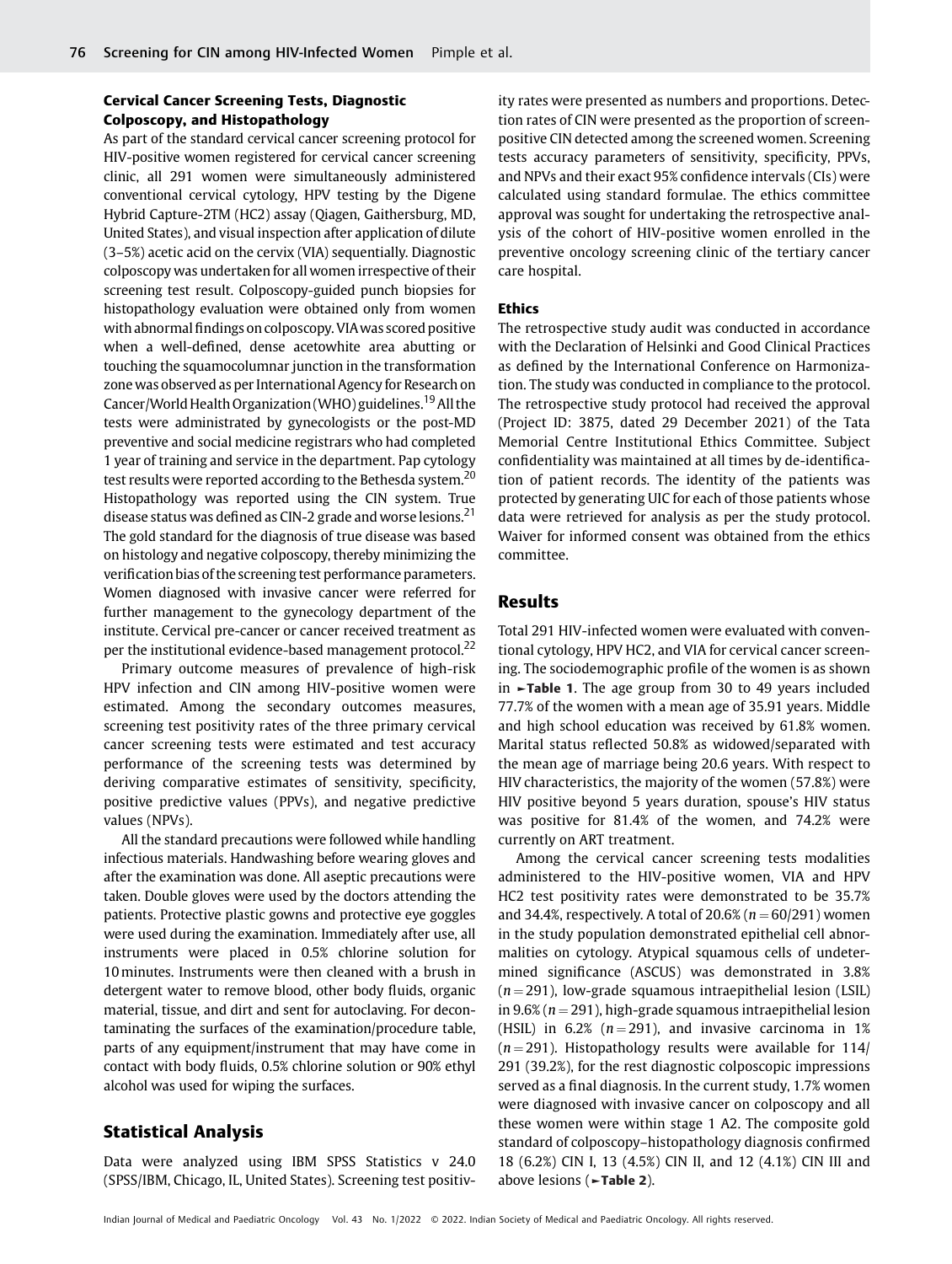| Sociodemographic variables |                                        | Frequency (n)  | Percent (%) |
|----------------------------|----------------------------------------|----------------|-------------|
|                            |                                        | 291            | 100.0       |
| Ages                       | $<$ 30                                 | 50             | 17.2        |
|                            | $30 - 39$                              | 156            | 53.6        |
|                            | $40 - 49$                              | 70             | 24.1        |
|                            | $50 - 64$                              | 15             | $5.2$       |
| Education                  | Nil                                    | 81             | 27.8        |
|                            | Primary                                | 30             | 10.3        |
|                            | Middle                                 | 58             | 19.9        |
|                            | High school and above                  | 122            | 41.9        |
| Occupation (Self)          | Professional/semi-professional         | 33             | 11.3        |
|                            | Skilled/semi-skilled/ unskilled worker | 64             | 22.0        |
|                            | Housewife                              | 194            | 66.7        |
| Spouse's occupation        | Semi-professionals                     | 43             | 14.8        |
|                            | Unskilled worker                       | 155            | 53.3        |
|                            | Unemployed                             | 93             | 32.0        |
| Age of menarche            | $10 - 12y$                             | 65             | 22.3        |
|                            | $13 - 15y$                             | 190            | 65.3        |
|                            | $>15$ y                                | 36             | 12.4        |
| Marital status             | Married                                | 143            | 49.1        |
|                            | Widowed                                | 134            | 46.0        |
|                            | Separated                              | 14             | 4.8         |
| Age married                | $<15$                                  | 46             | 15.8        |
|                            | $16 - 20$                              | 164            | 56.4        |
|                            | $21 - 25$                              | 51             | 17.5        |
|                            | $26 - 30$                              | 22             | 7.6         |
|                            | $>\!\!30$                              | 8              | 2.7         |
| Pregnancies                | $\leq$ 2                               | 154            | 52.9        |
|                            | $3 - 5$                                | 128            | 44.0        |
|                            | >5                                     | 9              | 3.1         |
| Abortions                  | $\leq$ 2                               | 276            | 94.8        |
|                            | $3 - 5$                                | 13             | 4.5         |
|                            | >5                                     | $\overline{2}$ | 0.7         |
| Tobacco use                | Yes                                    | 62             | 21.3        |
|                            | <b>No</b>                              | 229            | 78.7        |

**Table 1a** Sociodemographic variation among HIV-positive women in Mumbai, India ( $n = 291$ )

Abbreviation: HIV, human immunodeficiency virus.

#### Screening Test Characteristics of the Three Cervical Cancer Screening Tests:

The sensitivity, specificity, and PPVs for VIA to detect CIN2 and 3þ lesions were 80.00% [59.30–93.17], 68.42% [62.46–73.96], and 19.23% [15.46–23.67]; the corresponding values for HPV HC II were 80.00% [68.78–97.45 ], 70.68% [64.81–76.08 ], and 22.00% [18.22–26.32 ]; for cytology at LSIL threshold were 88.00% [68.78–97.45], 89.85% [85.58–93.20], and 44.90% [35.65–54.51] and for cytology  $HSIL$  + threshold was 64.00% [42.52–82.03], 98.12% [95.67–99.39], and 76.19% [56.13–88.89], respectively (►Table 3). Colposcopy evaluation by Swedes scoring as per nomenclature adopted by the International Federation for Cervical Pathology and Colposcopy<sup>23</sup> showed the corresponding values for sensitivity, specificity, and PPVs at 88.00% [68.78–97.45], 75.56% [69.94–80.61], 25.29% [20.76– 30.42] for the threshold of CIN 1 and above lesions and 60.00% [38.67%– 78.87], 98.50% [96.29–99.59], 78.95% [57.39%–91.26] for the threshold of CIN 2 and above lesions.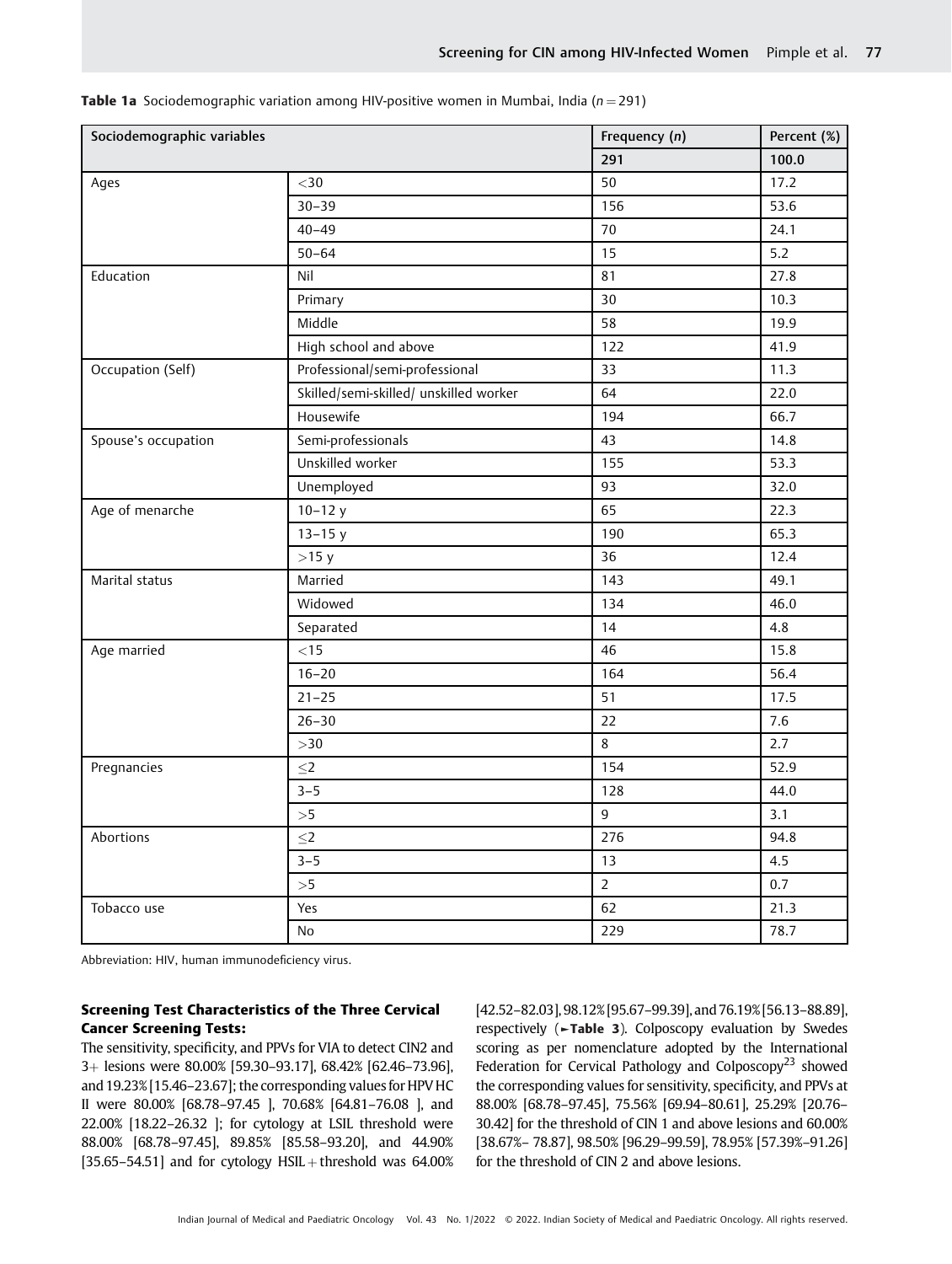| HIV demographic variables             |                          | Frequency (n)  | Percent (%) |
|---------------------------------------|--------------------------|----------------|-------------|
| Total                                 |                          | 291            | 100.0       |
| Spouse's HIV status                   | Positive                 | 237            | 81.4        |
|                                       | Negative                 | 54             | 18.6        |
| Duration spouse has been HIV positive | Not HIV positive         | 54             | 18.6        |
|                                       | $\leq$ 1 y               | 68             | 23.4        |
|                                       | $1-5y$                   | 49             | 16.8        |
|                                       | $5 - 10y$                | 71             | 24.4        |
|                                       | $10 + y$                 | 22             | 7.6         |
|                                       | Unknown                  | 27             | 9.3         |
| Modality of HIV transmission          | Sexual transmission      | 201            | 69.1        |
|                                       | <b>Blood transfusion</b> | 18             | 6.2         |
|                                       | Infected needles         | 8              | 2.7         |
|                                       | Unknown                  | 64             | 22.0        |
| Duration of HIV-positive status       | <1 y                     | 25             | 8.6         |
|                                       | $1-5y$                   | 98             | 33.7        |
|                                       | $5 - 10y$                | 125            | 43.0        |
|                                       | >10 y                    | 43             | 14.8        |
| ART treatment                         | Yes                      | 216            | 74.2        |
|                                       | No                       | 75             | 25.8        |
| Duration on ART Rx                    | Not applicable           | 75             | 25.8        |
|                                       | $\leq$ 5                 | 148            | 50.9        |
|                                       | $5 - 10$                 | 49             | 16.8        |
|                                       | >10                      | 19             | 6.5         |
| Other treatment modality              | Homeopathy               | 16             | 5.5         |
|                                       | Ayurvedic                | 11             | 3.8         |
|                                       | Other                    | $\overline{3}$ | $1.0\,$     |
|                                       | None                     | 261            | 89.7        |
| Allied medical ailments               | T.B.                     | 89             | 30.6        |
|                                       | General (weakness/pain)  | 23             | 7.9         |
|                                       | Other                    | 5              | 1.7         |
|                                       | None                     | 174            | 59.8        |
| CD4 count                             | $<$ 200 $\,$             | 26             | 8.9         |
|                                       | 200-499                  | 74             | 25.4        |
|                                       | $>500$                   | 44             | 15.1        |
|                                       | Unknown                  | 147            | 50.5        |

**Table 1b** HIV demographic variation among HIV-positive women in Mumbai, India ( $n = 291$ )

Abbreviations: ART, antiretroviral therapy; HIV, human immunodeficiency virus; T.B., tuberculosis.

#### Discussion

Women living with HIV are at increased risk for HPV infection including CIN2/3 and ICC.<sup>24,25</sup> Substantial progress has been achieved with the availability of highly active antiretroviral therapy, with decrease in morbidity and mortality associated with HIV infection in both higher- and lowermiddle-income countries. Despite improved survival and longevity, women living with HIV/AIDS (WLWHA) continue to be affected by gynecologic and non-gynecologic malignancies at disproportionate rates in lower-middle-income country settings, especially with high HIV burden. This is due to the lack of effective cervical cancer prevention programs.<sup>26</sup> In our retrospective study, we examined the prevalence of HPV infection, screening positivity rates of screening methods of VIA, HPV HC II, and cytology among HIV-infected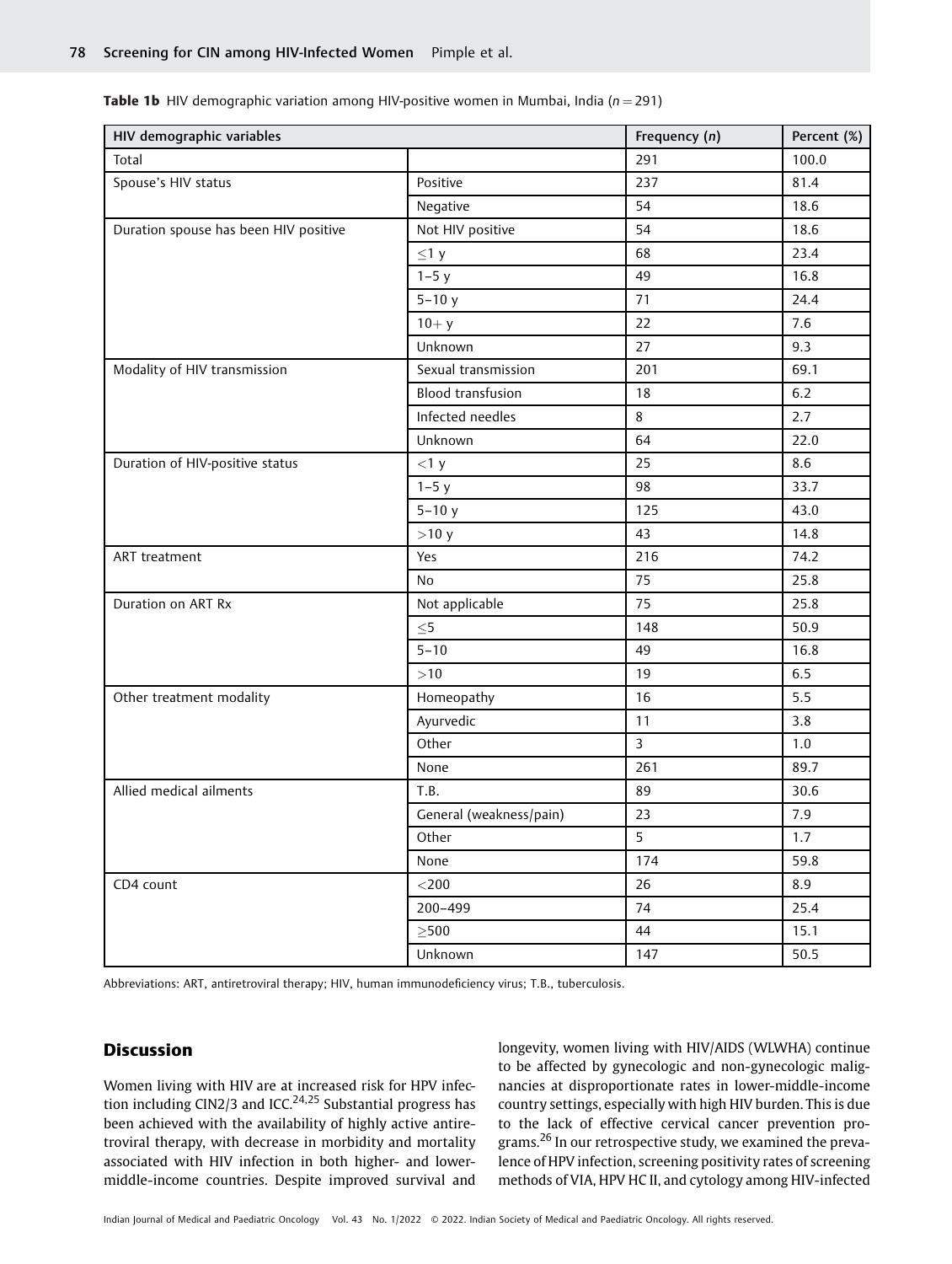|                        |                                          |             |       | <b>HPR</b>    |       |                  |       |                |       |                |             |
|------------------------|------------------------------------------|-------------|-------|---------------|-------|------------------|-------|----------------|-------|----------------|-------------|
|                        |                                          |             |       | <b>Benign</b> |       | CIN <sub>1</sub> |       | CIN II         |       |                | $CIN III +$ |
| <b>Screening tests</b> |                                          | $\mathbf n$ | (%)   | $\mathsf{n}$  | (%)   | $\mathsf{n}$     | (%)   | $\mathsf{n}$   | (%)   | $\mathsf{n}$   | (%)         |
|                        |                                          | 291         |       | 248           | 85.20 | 18               | 6.20  | 13             | 4.50  | 12             | 4.10        |
| <b>VIA</b>             | Positive                                 | 104         | 35.7  | 69            | 66.30 | 15               | 14.40 | 11             | 10.60 | 9              | 8.70        |
|                        | Negative                                 | 187         | 64.3  | 179           | 95.70 | 3                | 1.60  | $\overline{2}$ | 1.10  | 3              | 1.60        |
| HPV HC II              | Positive                                 | 100         | 34.4  | 66            | 66.00 | 12               | 12.00 | 12             | 12.00 | 10             | 10.00       |
|                        | Negative                                 | 191         | 65.6  | 182           | 95.30 | 6                | 3.10  | 1              | 0.50  | $\overline{2}$ | 1.00        |
| Conventional           | Normal                                   | 129         | 44.3  | 127           | 98.40 | $\overline{2}$   | 1.60  | $\Omega$       | 0.00  | $\theta$       | 0.00        |
| cytology               | Inflammation                             | 102         | 35.1  | 95            | 93.20 | 4                | 3.90  | 1              | 1.00  | 2              | 2.00        |
|                        | <b>ASCUS</b>                             | 11          | 3.80  | 8             | 72.70 | 3                | 27.30 | $\Omega$       | 0.00  | $\Omega$       | 0.00        |
|                        | LGSIL                                    | 28          | 9.60  | 14            | 50.00 | 8                | 28.60 | $\overline{4}$ | 14.30 | $\overline{2}$ | 7.10        |
|                        | <b>HGSIL</b>                             | 18          | 6.20  | 4             | 22.30 | 1                | 5.60  | 8              | 44.40 | 5              | 27.80       |
|                        | Invasive cancer                          | 3           | 1.00  | $\Omega$      | 0.00  | $\Omega$         | 0.00  | $\Omega$       | 0.00  | 3              | 100         |
| Colposcopy             | Normal                                   | 140         | 48.11 | 138           | 98.57 | 1                | 0.71  | 1              | 0.71  | $\Omega$       | 0.00        |
| Findings               | Probable low-grade lesion (CIN I)        | 69          | 23.71 | 48            | 69.60 | 14               | 20.30 | 5              | 7.20  | 2              | 2.90        |
|                        | Probable high-grade lesion (CIN $II +$ ) | 14          | 4.80  | 2             | 14.30 | $\overline{2}$   | 14.30 | 6              | 42.90 | $\overline{4}$ | 28.60       |
|                        | Invasive carcinoma                       | 5           | 1.70  | $\Omega$      | 0.00  | $\Omega$         | 0.00  | 1              | 20.00 | 4              | 80.00       |
|                        | Other Inconclusive / Unsatisfactory      | 63          | 21.60 | 60            | 95.20 | 1                | 1.60  | $\Omega$       | 0.00  | 2              | 3.20        |

Table 2 Distribution of the histopathological results stratified by the findings of various screening tests performed in HIV-positive women  $(n = 291)$ 

Abbreviations: ASCUS, atypical squamous cells of undetermined significance; CIN, cervical intraepithelial neoplasia; HGSIL, high-grade squamous intraepithelial lesions; HIV, human immunodeficiency virus; HPR, histopathology report; HPV HC II, human papillomavirus hybrid capture 2; LSIL, low-grade squamous intraepithelial lesions; VIA, visual inspection with acetic acid.

women. Our study findings have provided useful comparable measures of evaluation of the three cervical cancer screening tools for the most feasible and effective screening strategies among HIV-positive women that can be chosen for implementation in public health program settings.

The three screening tests administered to HIV-infected women showed very high screening test positivity rates of 35.7%, 34.4% for VIA and HPV HC2, and 9.6% for cytology (LSIL). Comparative screening test positivity rates among HIV-positive women from other studies in India have reported 15.0% for VIA, 8.1% for any abnormal cytology, and 26.4% for HPV. $^{27}$  In a study from eastern India, among the 216 HIV-positive women screened, 26.85% were HPVpositive, 17.11% had LSIL, 5.35% had HSIL, and three (1.60%) had carcinoma cervix.<sup>28</sup> In a study from Ethiopia in Africa, 22.1% were found to be positive on VIA.<sup>29</sup> A study from South Africa reported that HIV-positive women were more likely to have an abnormal cytology result as compared to HIV-negative women  $(35.1\% , [n = 20/57]$  vs. 13.9%,  $[n = 31/223]$ ;  $p = 0.0002$ ) and specifically a higher proportion of HSIL (10.5%,  $[n = 6/57]$  vs. 3.1%,  $[n = 7/223]$ ;  $p = 0.028$ ).<sup>30</sup> Wide variations in the screening test positivity rates among HIV-positive women are largely explained by the provider. They explained the dependent, subjective nature of the VIA test, whereas cytology could be impacted right from adequate collection of the sample to the level of training and nature of quality assurance measures adopted

in the respective laboratories for conventional cytology. Out of the three tests, molecular high-risk HPV detection is much less dependent on the quality of the sample and on human judgment than are cytology and visual inspection. The molecular laboratory requirements and overall cost of the test are still very prohibitive for scale-up in lowresource countries.

The prevalence of all categories CIN (CIN 1,2,3) detected in our study was 14.7%. The prevalence of CIN2 and above lesions was 8.6% which was slightly higher than some of the cross-sectional studies among HIV-infected women. Cross-sectional studies from Kenya,  $31$  Brazil,  $32$  and southwestern China<sup>33</sup> reported the prevalence of CIN 2/3 as 5.4. 6.0, and 8.4%, respectively. Two studies from the same region in Maharashtra, India, however, have shown wide variation in the prevalence of CIN2/3 lesions at 4.9% with more than 1,000 HIV-positive women<sup>27</sup> and 16% with much smaller sample size of 303 women.<sup>34</sup> Some other studies<sup>35-37</sup> including those from India<sup>28,38</sup> have demonstrated a higher prevalence of CIN and cervical cancer among HIV-infected women. HIV-infected women invariably are one of the highrisk groups for the acquisition, persistence, progression, and recurrence of HPV infection and thereby HPV-induced cervical precursor lesions and cervical cancer. Thus, there is a need for updated revised guidelines for more frequent screening and greater follow-up among HIV-infected women than HIV-uninfected women.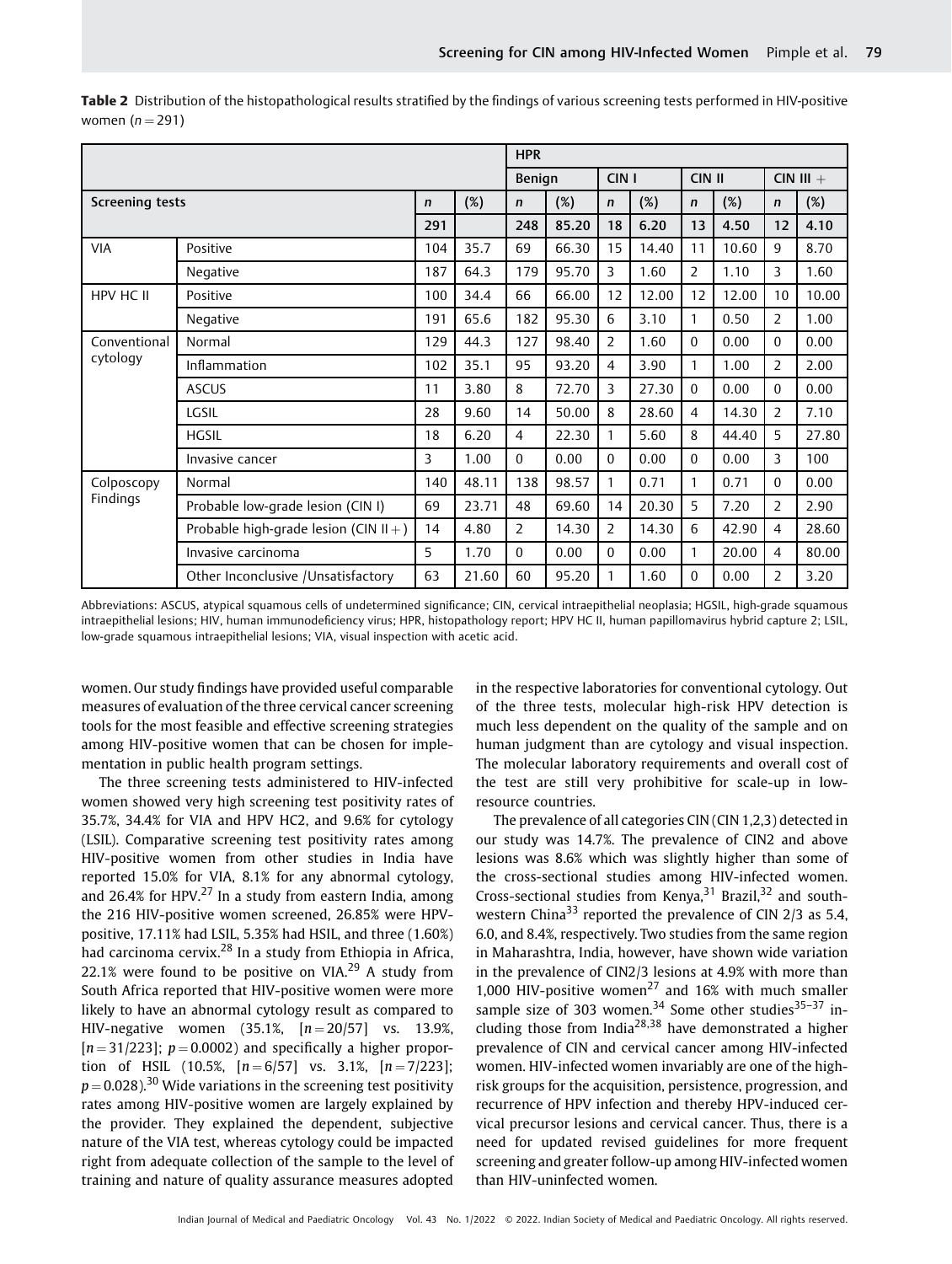Table 3 Accuracy of the different screening tests for the detection of cervical intraepithelial neoplasia (CIN2 and above lesions) Accuracy of the different screening tests for the detection of cervical intraepithelial neoplasia (CIN2 and above lesions)

|                                  | Sensitivity<br>95% C.I.                                                                                                                                                                                       | Specificity<br>95% C.I. | 95% C.I<br>PPV                                                             | 95% C.I.<br>Na<br>N                                             | 95% CI<br>FPR                                                                  | 95% CI<br>FNR        |
|----------------------------------|---------------------------------------------------------------------------------------------------------------------------------------------------------------------------------------------------------------|-------------------------|----------------------------------------------------------------------------|-----------------------------------------------------------------|--------------------------------------------------------------------------------|----------------------|
|                                  | 80.00% [59.30-93.17]                                                                                                                                                                                          | 68.42%                  | $62.46 - 73.96$ ]   19.23% [15.46-23.67]                                   | $97.33\%$ [94.30-98.77]                                         | $[ 80.72\% \, [ 71.62 - 87.59] \quad [ 2.67\% \, [ 0.99 - 6.47] \, ]$          |                      |
| HDV HC II                        | $80.00\%$ [68.78-97.45]                                                                                                                                                                                       | 70.68%                  | $64.81 - 76.08$ ] 22.00% [18.22-26.32 ]                                    | 98.43% [95.58-99.45]                                            | $\begin{bmatrix} 8.00\% & 68.39 - 85.42 \\ 1.57\% & 0.41 - 4.89 \end{bmatrix}$ |                      |
| cytology (LSIL+)<br>Conventional | 88.00% [68.78-97.45]                                                                                                                                                                                          | 85.58-93.20<br>89.85%   | $ $ 44.90% [35.65-54.51]                                                   |                                                                 | 98.76% [96.50-99.57 ]   55.10% [20.35-69.06]   1.24% [0.32-3.88]               |                      |
| (+ 1ISH) Aboloay<br>Conventional | 64.00% [42.52-82.03]                                                                                                                                                                                          | 95.67-99.39<br>98.12%   | 76.19% [56.13-88.89]                                                       | $96.67\%$ [94.50-98.00] [23.81% [9.12-47.49]                    |                                                                                | $3.33\%$ [1.64-6.45] |
| Colposcopy (CINI+)               | $[24.78 - 97.45]$                                                                                                                                                                                             | 75.56%                  | 69.94-80.61   25.29% [20.76-30.42]                                         | 95.53% [95.83-99.49]   74.13% [64.06-83.15]   1.47% [0.38-4.59] |                                                                                |                      |
|                                  | Colposcopy (CINII + )   60.00% [38.67%-78.87]   98.50%                                                                                                                                                        |                         | 96.29-99.59  78.95% [57.39%-91.26  96.32% [94.19-97.69  21.05% [6.69-46.80 |                                                                 |                                                                                | 3.68% [1.88-6.87]    |
|                                  | Abbreviations: CI, confidence interval; CIN, cervical intraepithelial neoplasia; FNR, false-negativity rate; FPR, false-positivity rate; HGSIL, high-grade squamous intraepithelial lesions; HPV HC II, human |                         |                                                                            |                                                                 |                                                                                |                      |

papillomavirus hybrid capture 2: LSIL, low-grade squamous intraepithelial lesions; NPV, negative predictive value; PPV, positive predictive value; VIA, visual inspection with acetic acid. papillomavirus hybrid capture 2; LSIL, low-grade squamous intraepithelial lesions; NPV, negative predictive value; PPV, positive predictive value; VIA, visual inspection with acetic acid.

With respect to the comparative screening test performance characteristics for screening of cervical cancers, multiple studies in resource-limited settings have extensively evaluated the performance of VIA, HPV, and cytology in the general population.<sup>39,40</sup> Our study is one of the very few which has concurrently evaluated the screening test performance of three screening tests including diagnostic colposcopy among HIV-infected women in detecting CIN 2 and 3 lesions with minimal verification bias. The study has demonstrated the use of diagnostic colposcopy and, if indicated, histopathology to investigate the true prevalence of CIN in this high-risk cohort of women. With the gold standard of diagnostic colposcopy, with or without biopsy, our results indicate that VIA, HPV testing, and Pap cytology (LSIL  $+$ ) have a higher sensitivity in detecting high-grade CIN 2 and above lesions. Pap cytology  $(HSIL + )$  and diagnostic colposcopy  $(CINII +)$  showed low sensitivity but high specificities with very high PPVs.

Screening test performances among general women in developing country settings, the sensitivity of VIA to detect high-grade precursor lesions and ICC has varied from 49 to 96% and the specificity from 49 to 98%. This is largely due to the subjective nature of the tests and requirements for maintaining adequate training levels of the providers with good-quality assured test procedures.39,40 HPV-DNA sensitivity was high (66–100%) with moderate specificity (61– 96%). Although it has the special advantage of being high throughput, objective, reproducible, and robust, it, however, requires molecular laboratory platforms and is currently expensive. Conventional cytology demonstrated moderate sensitivity (44–78%) but high specificity (91–96%) and requires adequate health care infrastructure, laboratorybased, stringent training, and quality control measures. Colposcopy sensitivity was low (44–77%), with moderate specificities (85–90%), and is generally expensive to source and maintain with good clinical training skill requirements to perform it. $39,40$ 

Performances of the three screening tests among the HIVpositive women population showed comparable measures of accuracy of performing these tests. In a study of cervical cancer screening among HIV-positive women in India, sensitivity for VIA, cytology at ASCUS threshold, and HPV testing was 83.6, 63.3, and 94.6%, and specificity in detecting CIN2/3 lesions was 88.8, 94.5, and 77.4%, respectively.<sup>27</sup> Another study from western India which evaluated VIA and cervical cytology among HIV-positive women with composite disease ascertainment by colposcopy and/or histopathology, the sensitivity, specificity, and PPV, and NPV estimates at the CIN2 and above disease threshold for VIA were 80, 82.6, 47.6, and 95.4 respectively, compared to 60.5, 64.6, 24.8, and 89.4% for LSIL and above cutoff on cytology, and 20.9, 96.0, 50.0, 86.3% for HSIL and above cutoff on cytology, respectively.<sup>34</sup> A study from Nigeria reported sensitivity, specificity, and PPV of VIA as 76.0, 83.0, and 34.0% and those of cervical cytology as 57.0, 95.0, and 55.0% (95% CI 33.0–75.0), respectively.<sup>41</sup> Our study findings add to the existing available literature by providing evidence on comparable test characteristics of three screening modalities and independent diagnostic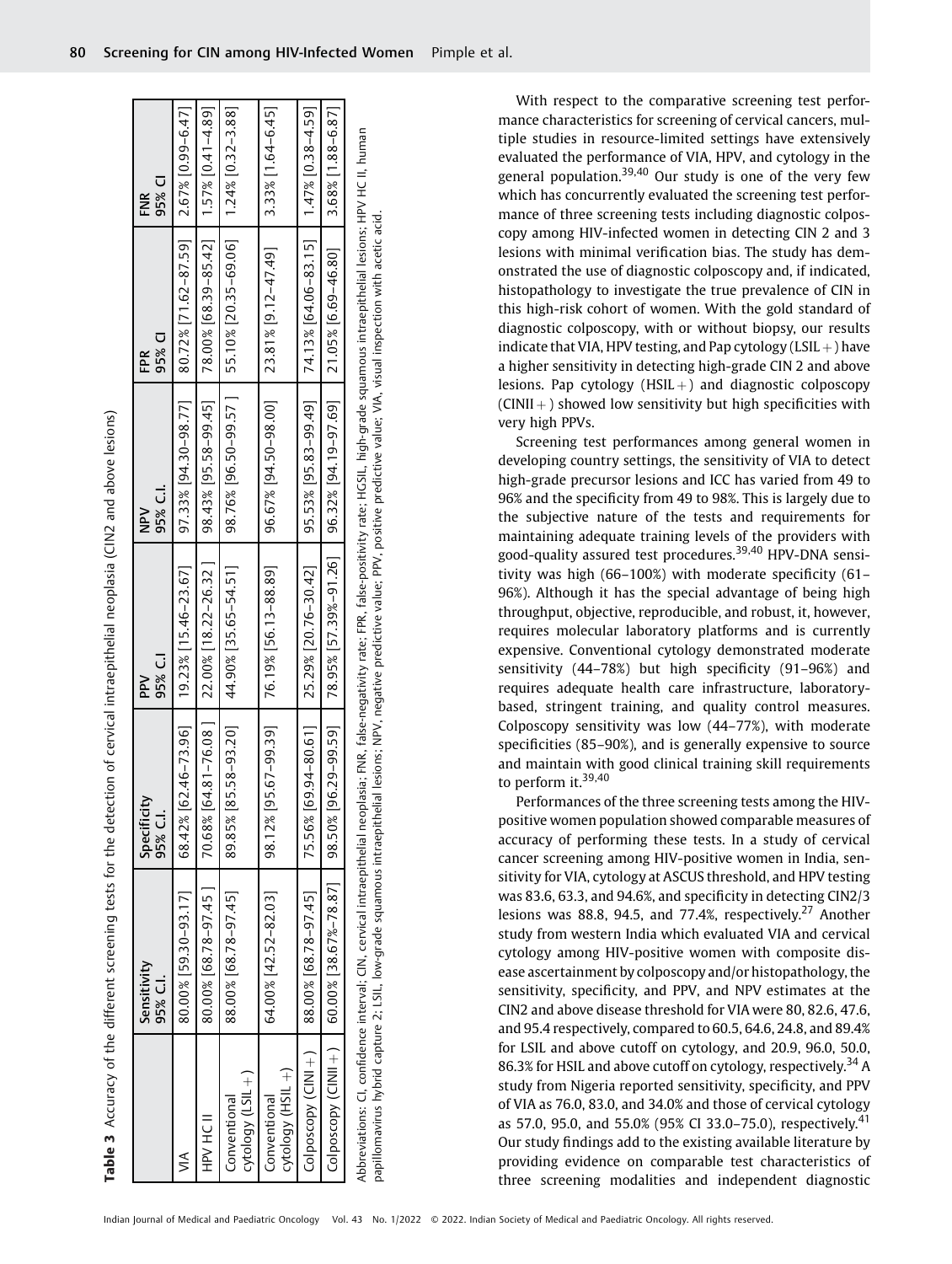assessment by colposcopy on limiting verification bias in resource-constrained settings. Here, histopathology services are not always available.

The incidence of cervical cancer is high among HIVinfected women, particularly in countries where there are no organized cervical cancer prevention programs. HPVrelated cancers are likely to remain an important problem in HIV-infected women for the foreseeable future, even among those on effective ART. $42$  In the call to action to eliminate cervical cancer as a public health problem, WHO has initiated Guideline Development Group for "Initiation and frequency of screening of cervical pre-cancer lesions in women with HIV" in March 2020. Reaching vulnerable women with HIV infection at the high risk of developing cervical cancer will need prioritization of preventive screening and treatment services to be integrated with STD/HIV testing centers. In countries which are low on resources, the screening intervals will depend on financial, infrastructural, and other resources. The guideline indicates that the screening interval for repeat screening should be within 3 years for women who are of HIV-positive status or unknown HIV status in areas with high endemic HIV infection. Our study results provide good evidence of the feasibility of VIA as a primary screening modality for ease and cost of administration.

In a first "real-world" demonstration in a public sector, implementation program in Zambia, in sub-Saharan Africa, successfully showed the integration of delivering cervical cancer screening services, in vertical health initiatives like HIV/AIDS care programs as a routine health care service. $43$ Similar efforts of the exploration of adoption and implementation of cervical cancer screening in STD clinics were successfully demonstrated by strategical adaptation of addressing staff concerns, training, specific protocol adaptation, and resource allocation to facilitate greater staff adoption of cervical cancer screening.<sup>44</sup> Centers for Disease Control and Prevention, United States, has provided algorithms for screening and management of women for STD clinics offering cervical screening services to have protocols in place for follow-up of test results and referral<sup>45</sup>

#### Limitations

A retrospective study has its own limitations of generalizability of the study findings to similar high-risk populations and parameters applied in the context of the present analysis. The study was performed at a single tertiary cancer care center; hence, our results might not truly represent other health care models in general public health care settings. Owing to our retrospective design, we were unable to capture other important determinants related to HIV health care parameters including treatment that might impact some of the findings for cervical screening among HIVpositive women. Also, in this retrospective study design, true-positive disease of CIN 2 and above lesions were determined by diagnostic investigation of colposcopy that was offered to all participants and directed biopsies in cases of colposcopic abnormalities. Thus, the possibility of misclassification of disease outcomes due to subjective interpretations in colposcopy cannot be entirely ruled out. However, the retrospective study findings may form the basis for conducting larger longitudinal studies to evaluate low-cost cervical cancer screening technologies and implementation research studies to evaluate the feasibility of implementing cervical cancer screening in STD/HIV/AIDS ICTC in government public health care settings in India.

## Conclusions

Our study's findings strongly highlight the need for cervical cancer screening among the high-risk group of women living with HIV. Adoption and uptake of the cervical cancer screening services by this high-risk group could be improved by integrating the same with STD/HIV testing and counseling clinics established under the National AIDS Control Program. Irrespective of the HIV status of women attending STD/HIV clinics, implementing cervical cancer screening in STD/HIV clinic settings has immense public health implications for increasing the reach for cervical cancer screening. This is due to these clinics providing a single-window opportunity to symptomatic women who are presenting to the clinic, to screen for cervical cancer in the same/single visit since women are unlikely to revisit for preventive screening activities. Also, women receiving ART visit these clinics on a regular basis, which can help the continuity of care needed for cervical cancer screening and referrals for treatment if needed. Our results need replication in STD/HIV/AIDS testing and counseling services settings and if proven generalizable can be included in policy and programmatic implications for integration into these services where they are currently nonexistent.

#### Acknowledgments

This manuscript has been read and approved by all the authors and represents honest work.

Funding None.

Conflict of Interest None declared.

#### Acknowledgments

We thank medical social workers, Ms. Parishi Majmudar, Mr. Ashok Patil, and Ms. Bhakti Kabre, for providing preand post-counseling services to HIV-positive women. We are grateful to Mr. Suresh Raibhatanavar and Ms. Nicole Aguirre for helping in data retrieval and analysis. We are thankful to Ms. Rupa Sarwaiya and Ms. Darshana Rane for entering the data.

#### References

1 Bray F, Ferlay J, Soerjomataram I, Siegel RL, Torre LA, Jemal A. Global cancer statistics 2018: GLOBOCAN estimates of incidence and mortality worldwide for 36 cancers in 185 countries. CA Cancer J Clin 2018;68(06):394–424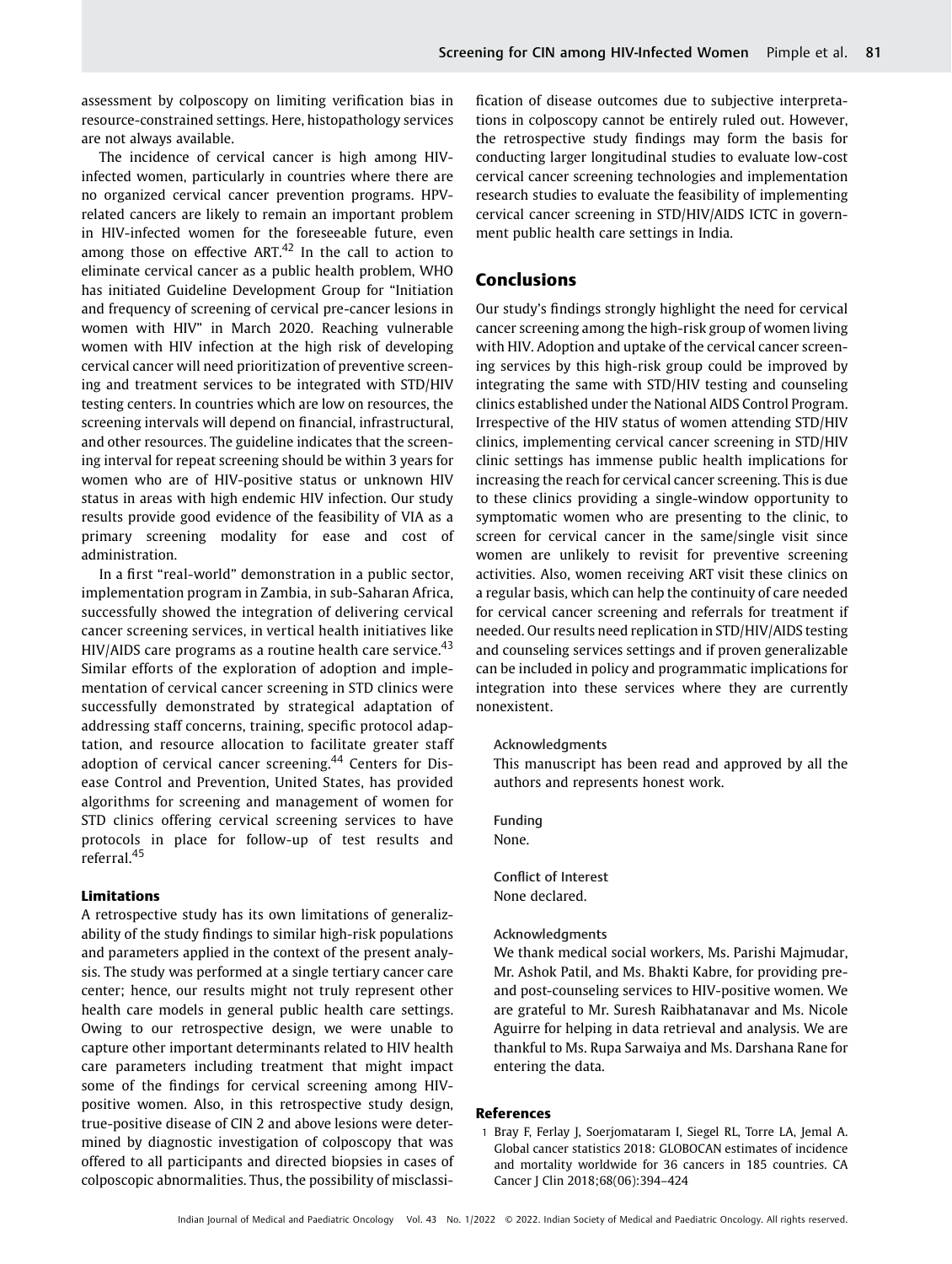- 2 Baseman JG, Koutsky LA. The epidemiology of human papillomavirus infections. J Clin Virol 2005;32(Suppl 1):S16–S24
- 3 International Agency for Research on Cancer. Globocan India 2020. Accessed December 2, 2021 at: [https://gco.iarc.fr/today/](https://gco.iarc.fr/today/data/factsheets/populations/356-india-fact-sheets.pdf) [data/factsheets/populations/356-india-fact-sheets.pdf](https://gco.iarc.fr/today/data/factsheets/populations/356-india-fact-sheets.pdf)
- 4 Palefsky J. Human papillomavirus-related disease in people with HIV. Curr Opin HIV AIDS 2009;4(01):52–56
- 5 Maiman M, Fruchter RG, Clark M, Arrastia CD, Matthews R, Gates EJ. Cervical cancer as an AIDS-defining illness. Obstet Gynecol 1997;89(01):76–80
- 6 Denny L, Boa R, Williamson AL, et al. Human papillomavirus infection and cervical disease in human immunodeficiency virus-1-infected women. Obstet Gynecol 2008;111(06): 1380–1387
- 7 Liu G, et al. Prevalent HPV infection increases the risk of HIV acquisition in African women: advancing the argument for HPV immunization. AIDS 2022;36(02):257–265
- 8 Averbach SH, Gravitt PE, Nowak RG, et al. The association between cervical human papillomavirus infection and HIV acquisition among women in Zimbabwe. AIDS 2010;24(07): 1035–1042
- 9 Stelzle D, Tanaka LF, Lee KK, et al. Estimates of the global burden of cervical cancer associated with HIV. Lancet Glob Health 2021;9 (02):e161–e169
- 10 National AIDS Control Organization & ICMR-National Institute of Medical Statistics. (2020). India HIV Estimates 2019: Report. New Delhi: NACO, Ministry of Health and Family Welfare, Government of India. Accessed September 27, 2021 at: [http://naco.gov.in/sites/](http://naco.gov.in/sites/default/files/Estimation&x0025;20Report&x0025;202019.pdf) default/fi[les/Estimation%20Report%202019.pdf](http://naco.gov.in/sites/default/files/Estimation&x0025;20Report&x0025;202019.pdf)
- 11 Ferreira MP, Coghill AE, Chaves CB, et al. Outcomes of cervical cancer among HIV-infected and HIV-uninfected women treated at the Brazilian National Institute of Cancer. AIDS 2017;31(04): 523–531
- 12 Chaturvedi AK, Madeleine MM, Biggar RJ, Engels EA. Risk of human papillomavirus-associated cancers among persons with AIDS. J Natl Cancer Inst 2009;101(16):1120–1130
- 13 Massad LS, Seaberg EC, Watts DH, et al. Long-term incidence of cervical cancer in women with human immunodeficiency virus. Cancer 2009;115(03):524–530
- 14 Chambuso RS, Shadrack S, Lidenge SJ, Mwakibete N, Medeiros RM. Influence of HIV/AIDS on cervical cancer: a retrospective study from Tanzania. J Glob Oncol 2016;3(01):72–78
- 15 Shastri SS, Mittra I, Mishra GA, et al. Effect of VIA screening by primary health workers: randomized controlled study in Mumbai, India. J Natl Cancer Inst 2014;106(03):dju009
- 16 Sankaranarayanan R, Esmy PO, Rajkumar R, et al. Effect of visual screening on cervical cancer incidence and mortality in Tamil Nadu, India: a cluster-randomised trial. Lancet 2007;370 (9585):398–406
- 17 Sankaranarayanan R, Nene BM, Shastri SS, et al. HPV screening for cervical cancer in rural India. N Engl J Med 2009;360(14): 1385–1394
- 18 Arbyn M, Sankaranarayanan R, Muwonge R, et al. Pooled analysis of the accuracy of five cervical cancer screening tests assessed in eleven studies in Africa and India. Int J Cancer 2008;123(01): 153–160
- 19 Sankaranarayanan R, Wesley RS. A practical manual on visual screening for cervical neoplasia. Lyon: International Agency for Research on Cancer, World Health Organization; 2003 IARC Technical Publication; No. 41. Available at A practical manual on visual screening for cervical neoplasia (iarc.fr). Accessed September 27, 2021
- 20 Nayar R, Wilbur DC. The Pap Test and Bethesda 2014. "The reports of my demise have been greatly exaggerated." (after a quotation from Mark Twain). Acta Cytol 2015;59(02):121–132
- 21 Darragh TM, Colgan TJ, Thomas Cox J, et al; Members of the LAST Project Work Groups. The lower anogenital squamous terminology standardization project for HPV-associated lesions: back-

ground and consensus recommendations from the college of American pathologists and the American society for colposcopy and cervical pathology. Int J Gynecol Pathol 2013;32(01):76–115

- 22 Dinshaw KA, Tongaonkar HB, Shrivastava SK, Parikh PM, Maheshwari A. Evidence Based Management Guideline. Gynaecological Cancer. Vol III. Mumbai: Tata Memorial Hospital; 2004
- 23 Bornstein J, Bentley J, Bösze P, et al. 2011 colposcopic terminology of the International Federation for Cervical Pathology and Colposcopy. Obstet Gynecol 2012;120(01):166–172
- 24 Clifford GM, Gonçalves MA, Franceschi SHPV and HIV Study Group. Human papillomavirus types among women infected with HIV: a meta-analysis. AIDS 2006;20(18):2337–2344
- 25 De Vuyst H, Lillo F, Broutet N, Smith JS. HIV, human papillomavirus, and cervical neoplasia and cancer in the era of highly active antiretroviral therapy. Eur J Cancer Prev 2008;17(06):545–554
- 26 Teeraananchai S, Kerr SJ, Amin J, Ruxrungtham K, Law MG. Life expectancy of HIV-positive people after starting combination antiretroviral therapy: a meta-analysis. HIV Med 2017;18(04): 256–266
- 27 Joshi S, Sankaranarayanan R, Muwonge R, Kulkarni V, Somanathan T, Divate U. Screening of cervical neoplasia in HIV-infected women in India. AIDS 2013;27(04):607–615
- 28 Chakravarty J, Chourasia A, Thakur M, Singh AK, Sundar S, Agrawal NR. Prevalence of human papillomavirus infection & cervical abnormalities in HIV-positive women in eastern India. Indian J Med Res 2016;143(01):79–86
- 29 Gedefaw A, Astatkie A, Tessema GA. The prevalence of precancerous cervical cancer lesion among HIV-infected women in southern Ethiopia: a cross-sectional study. PLoS One 2013;8(12): e84519
- 30 Hopkins KL, Jaffer M, Hlongwane KE, et al. Assessing national cervical cancer screening guidelines: results from an HIV testing clinic also screening for cervical cancer and HPV in Soweto, South Africa. PLoS One 2021;16(07):e0255124
- 31 Memiah P, Mbuthia W, Kiiru G, et al. Prevalence and risk factors associated with precancerous cervical cancer lesions among HIVinfected women in resource-limited settings. Aids Res Treat 2012; 2012:953743
- 32 Teixeira NC, Araújo AC, Correa CM, et al. Prevalence and risk factors for cervical intraepithelial neoplasia among HIV-infected women. Braz J Infect Dis 2012;16(02):164–169
- 33 Zhang HY, Tiggelaar SM, Sahasrabuddhe VV, et al. HPV prevalence and cervical intraepithelial neoplasia among HIV-infected women in Yunnan Province, China: a pilot study. Asian Pac J Cancer Prev 2012;13(01):91–96
- 34 Sahasrabuddhe VV, Bhosale RA, Kavatkar AN, et al. Comparison of visual inspection with acetic acid and cervical cytology to detect high-grade cervical neoplasia among HIV-infected women in India. Int J Cancer 2012;130(01):234–240
- 35 Massad LS, Riester KA, Anastos KM, et al; Women's Interagency HIV Study Group. Prevalence and predictors of squamous cell abnormalities in Papanicolaou smears from women infected with HIV-1. J Acquir Immune Defic Syndr 1999;21(01):33–41
- 36 Fruchter RG, Maiman M, Sedlis A, Bartley L, Camilien L, Arrastia CD. Multiple recurrences of cervical intraepithelial neoplasia in women with the human immunodeficiency virus. Obstet Gynecol 1996;87(03):338–344
- 37 Frisch M, Biggar RJ, Goedert JJ. Human papillomavirus-associated cancers in patients with human immunodeficiency virus infection and acquired immunodeficiency syndrome. J Natl Cancer Inst 2000;92(18):1500–1510
- 38 Joshi SN, Gopalkrishna V, Kumar BK, et al. Cervical squamous intra-epithelial changes and human papillomavirus infection in women infected with human immunodeficiency virus in Pune, India. J Med Virol 2005;76(04):470–475
- 39 Sankaranarayanan R, Gaffikin L, Jacob M, Sellors J, Robles S. A critical assessment of screening methods for cervical neoplasia. Int J Gynaecol Obstet 2005;89(Suppl 2):S4–S12